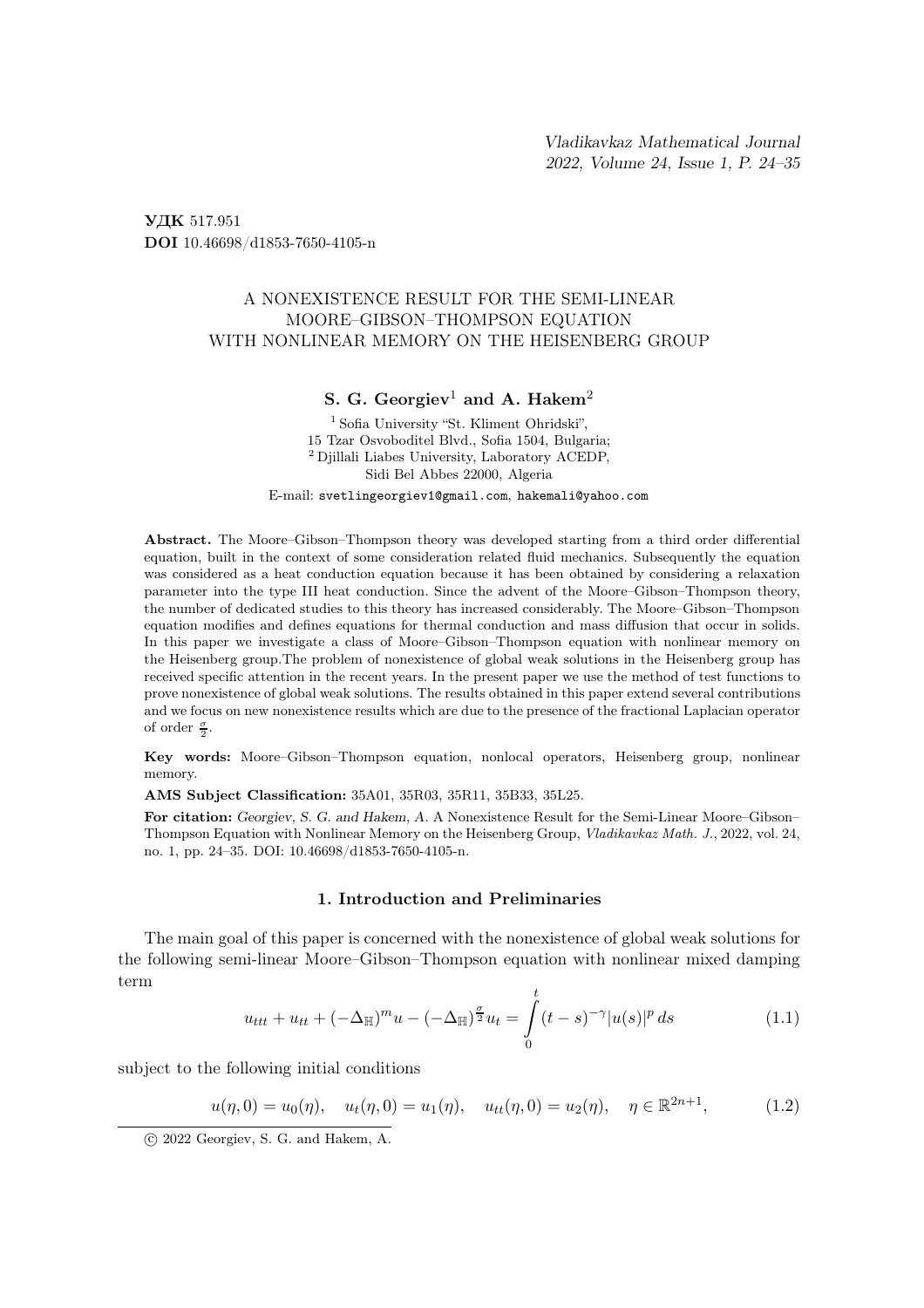where  $0 < \gamma < 1$ ,  $\sigma \in (0, 2], m \ge 1$ ,  $p > 1$  and  $\Delta_{\mathbb{H}}$  is the Kohn–Laplace operator on the  $(2n + 1)$ -dimensional Heisenberg group. The operator  $(-\Delta_{\mathbb{H}})^{\frac{\sigma}{2}}$  accounts for anomalous diffusion. In the paper by W. Chen and A. Palmieri [1], it is investigated the blow-up of the solutions for the following semi linear Cauchy problem for MGT equation in the conservative case with nonlinearity of derivative type

$$
\begin{cases}\n\beta u_{ttt} + u_{tt} - \Delta u - \beta \Delta u_t = |u_t|^p, & x \in \mathbb{R}^n, \ t > 0, \\
(u, u_t, u_{tt})(x, 0) = \varepsilon (u_0, u_1, u_2)(x), & x \in \mathbb{R}^n,\n\end{cases}
$$

where  $p > 1$  and  $\varepsilon$  is a positive parameter describing the size of the initial data. More precisely, they proved that there exists a positive constant  $\varepsilon_0$  such that for any  $\varepsilon \in (0, \varepsilon_0]$  the solution u blows up in finite time. Furthermore, the upper bound estimate for the lifespan

$$
T(\varepsilon) \leqslant \begin{cases} C \varepsilon^{-(\frac{1}{p-1}-\frac{n-1}{2})^{-1}}, & 1 < p < p_{Gl_a}(n), \\ e^{C \varepsilon^{-(p-1)}}, & p = p_{Gl_a}(n), \end{cases}
$$

holds, where  $C > 0$  is an independent of  $\varepsilon$  constant and  $p_{Gl_a}(n) = \frac{n+1}{n-1}$  is the so called Glassey exponent. The MGT was previously analyzed by several authors from a different point of view. For instance, see the papers [1–4] and references therein for a variety of problems related to this equations. Recently, T. Dao and A. Z. Fino in [5] have proved blow-up results to determine the critical exponents for the following Cauchy problem for semi-linear structurally damped wave model with nonlinear memory

$$
\begin{cases} u_{tt} - \Delta u + \mu(-\Delta)^{\frac{\sigma}{2}} u_t = \int_0^t (t-s)^{-\gamma} |u(s)|^p ds, & x \in \mathbb{R}^n, \ t > 0 ,\\ u(x,0) = u_0(x), & u_t(x,0) = u_1(x), \end{cases}
$$

where  $\mu > 0$ ,  $\sigma \in (0, 2)$  for some  $\gamma \in (0, 1)$  and  $p > 1$ . Using a modified test function method, if

$$
p \leqslant p_c = 1 + \frac{2 + (1 - \gamma)(2 - \tilde{\sigma})}{\max\left[n - 2 + \gamma(2 - \tilde{\sigma}), 0\right]}, \quad \int_{\mathbb{R}^{2n+1}} \left( u_1(x) + (-\Delta)^{\frac{\sigma}{2}} \right) u_0(x) \, dx > 0,
$$

it was shown that there is no global (in time) weak solution. The problem of nonexistence of global solutions in the Heisenberg group has received specific attention in recent years. For instance, see the papers [6–9] and references therein. For more details on Heisenberg groups and partial differential equations in Heisenberg groups, we refer the reader to [7–11] and the references therein.

Motivated by above papers, we investigate the problem  $(1.1)$ ,  $(1.2)$  for nonexistence of global weak solutions by using the method of the test function. Our main result is as follows.

**Theorem 1.1.** Let  $0 < \sigma \leq 2$ ,  $\tilde{\sigma} = \min(\sigma, 1)$  and  $n \geq 1$ . We assume that the initial data  $(u_0, u_1, u_2) \in H^{\sigma}(\mathbb{R}^{2n+1}) \times H^2(\mathbb{R}^{2n+1}) \times \mathbb{L}^2(\mathbb{R}^{2n+1})$  satisfy the following relation

> $p < \frac{1}{2}$  $\frac{1}{\gamma},$

$$
\int_{\mathbb{R}^{2n+1}} \left( u_1(\eta) + u_2(\eta) + (-\Delta_{\mathbb{H}})^{\frac{\sigma}{2}} u_0(\eta) \right) d\eta > 0.
$$
 (1.3)

If

$$
p \leqslant p_c = \frac{Q + 2 - \tilde{\sigma}}{(2 - \tilde{\sigma})\gamma + Q - 2m},\tag{1.4}
$$

or

then there exists no global nontrivial weak solution to  $(1.1)$ – $(1.2)$ .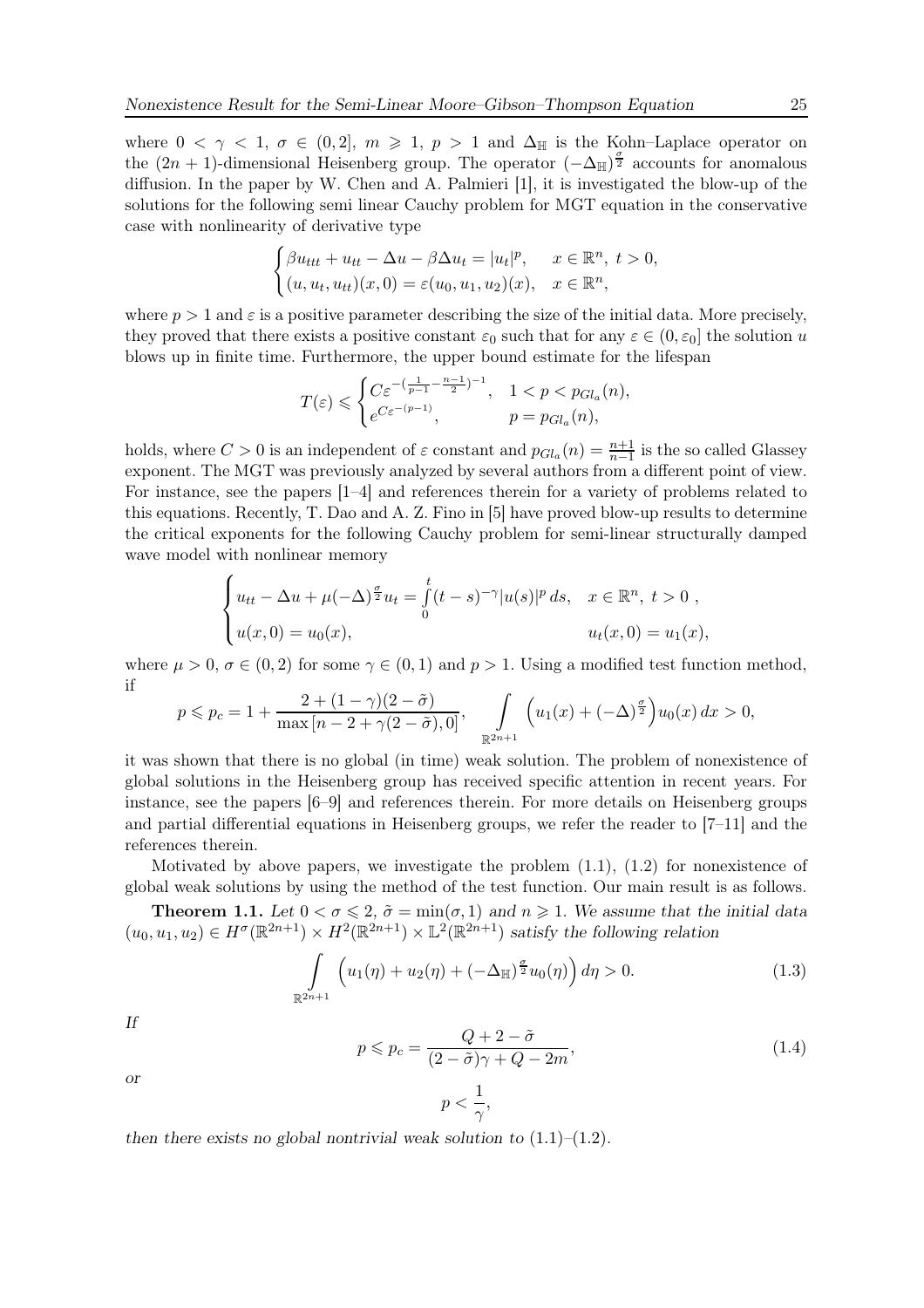The paper is organized as follows. In the next section, we give some auxiliary results. In Section 3 we prove our main result.

## 2. Auxiliary Results

For the sake of the reader, in this section we give some known facts about the Heisenberg group  $\mathbb H$  and the operator  $\Delta_{\mathbb H}$ .

The Heisenberg group  $\mathbb H$  whose points will be denoted by  $\eta = (x, y, \tau)$ , is the Lie group  $(\mathbb{R}^{2n+1}; \circ)$  with the non-commutative group operation  $\circ$  defined by

$$
\eta \circ \eta' = (x + x', y + y', \tau + \tau' + 2(x \cdot y' - x' \cdot y))
$$

for all  $\eta = (x, y, \tau), \eta' = (x', y', \tau') \in \mathbb{R}^n \times \mathbb{R}^n \times \mathbb{R}$ , where  $\cdot$  denotes the standard inner product in  $\mathbb{R}^n$ . This group operation endows  $\mathbb H$  with the structure of a Lie group. The Laplacian  $\Delta_{\mathbb H}$ over  $\mathbb H$  is obtained from the vector fields  $X_i = \frac{\partial}{\partial x_i} + 2y_i \frac{\partial}{\partial \tau}$ ,  $Y_i = \frac{\partial}{\partial y_i} - 2x_i \frac{\partial}{\partial \tau}$  and we have

$$
\Delta_{\mathbb{H}} = \sum_{i=1}^{n} \left( X_i^2 + Y_i^2 \right).
$$

Observe that the vector field  $T = \frac{\partial}{\partial \tau}$  does not appear in the equality above. This fact makes us presume a "loss of derivative" in the variable  $\tau$ . The compensation comes from the relation

$$
[X_i, Y_j] = -4T, \quad i, j \in 1, 2, 3, \dots, n.
$$

Then the Heisenberg group  $\mathbb H$  is a nilpotent Lie group of order 2. Explicit computation gives the expression

$$
\Delta \mathbb{H} = \sum_{i=1}^{n} \left( \frac{\partial^2}{\partial x_i^2} + \frac{\partial^2}{\partial y_i^2} + 4y_i \frac{\partial^2}{\partial x_i \partial \tau} - 4x_i \frac{\partial^2}{\partial y_i \partial \tau} + 4(x_i^2 + y_i^2) \frac{\partial^2}{\partial \tau^2} \right).
$$

A natural group of dilatations on H is given by

$$
\delta_{\lambda}(\eta) = (\lambda x, \lambda y, \lambda^2 \tau), \quad \lambda > 0,
$$

whose Jacobian determinant is  $\lambda^Q$ , where  $Q = 2n + 2$  is the homogeneous dimension of H. The operator  $\Delta_{\mathbb{H}}$  is a degenerate elliptic operator. It is invariant with respect to the left translation of  $\mathbb H$  and homogeneous with respect to the dilations  $\delta_{\lambda}$ . More precisely, we have

$$
\Delta_{\mathbb{H}}(u(\eta \circ \eta')) = (\Delta_{\mathbb{H}}u)(\eta \circ \eta'), \quad \Delta_{\mathbb{H}}(u \circ \delta_{\lambda}) = \lambda^2(\Delta_{\mathbb{H}}u) \circ \delta_{\lambda}, \quad \eta, \eta' \in \mathbb{H}.
$$

The natural distance from  $\eta$  to the origin is introduced by Folland and Stein, see [10],

$$
|\eta|_{\mathbb{H}} = \left(\tau^2 + \left(\sum_{i=1}^n (x_i^2 + y_i^2)\right)^2\right)^{\frac{1}{4}}.
$$

Now, we will collect some preliminary knowledge that will be used hereafter.

DEFINITION 2.1 [12]. A function  $f : [a, b] \to \mathbb{R}$  is said to be absolutely continuous if there exists a Lebesgue summable function  $\varphi \in \mathbb{L}^{\mathbb{I}}(a, b)$  such that

$$
f(t) = f(a) + \int_{a}^{t} \varphi(s) ds, \quad t \in [a, b].
$$

We denote by  $AC[0, T]$  the space of all functions which are absolutely continuous on  $[0, T]$ with  $0 < T < \infty$ .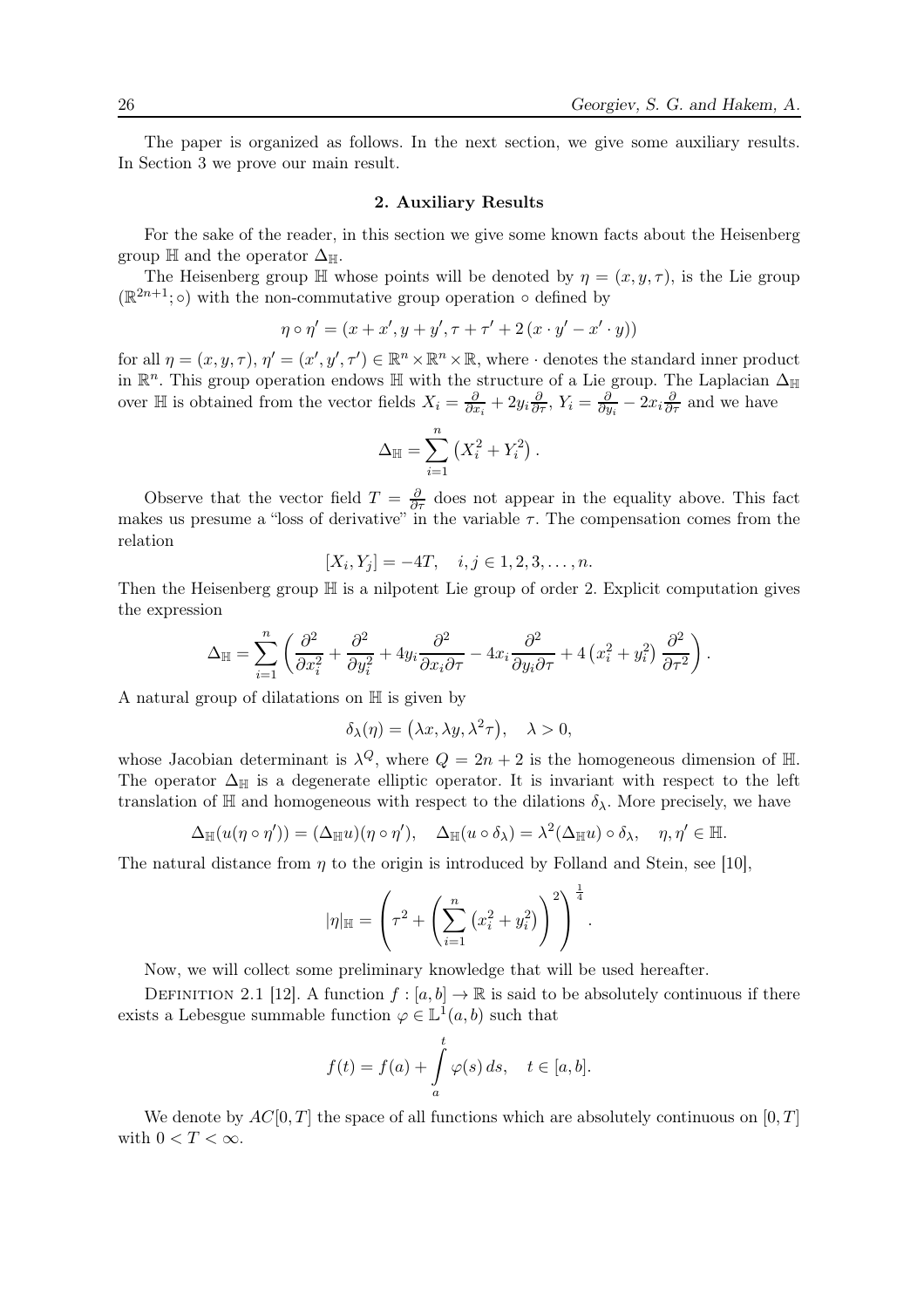DEFINITION 2.2 [12]. Let  $f \in \mathbb{L}^1(0,T)$  with  $T > 0$ . The Riemann–Liouville left- and right-sided fractional integrals of order  $\alpha \in (0,1)$  are defined by

$$
I_{0|t}^{\alpha} f(t) = \frac{1}{\Gamma(\alpha)} \int_{0}^{t} (t - s)^{-(1 - \alpha)} f(s) ds, \quad t > 0,
$$
\n(2.1)

and

$$
I_{t|T}^{\alpha} f(t) = \frac{1}{\Gamma(\alpha)} \int_{t}^{T} (t - s)^{-(1 - \alpha)} f(s) \, ds, \quad t < T,\tag{2.2}
$$

respectively, where  $\Gamma$  is the Euler gamma function.

DEFINITION 2.3 [12]. Let  $f \in AC[0,T]$  with  $T > 0$ . The Riemann–Liouville left- and right-sided fractional derivatives of order  $\in \alpha \in (0,1)$  are defined by

$$
D_{0|t}^{\alpha} f(t) = \frac{d}{dt} I_{0|t}^{1-\alpha} f(t) = \frac{1}{\Gamma(1-\alpha)} \frac{d}{dt} \int_{0}^{t} (t-s)^{-\alpha} f(s) \, ds, \quad t > 0,\tag{2.3}
$$

$$
D_{t|T}^{\alpha} f(t) = -\frac{d}{dt} I_{t|T}^{1-\alpha} f(t) = -\frac{1}{\Gamma(1-\alpha)} \frac{d}{dt} \int_{t}^{T} (t-s)^{-\alpha} f(s) \, ds, \quad t < T,\tag{2.4}
$$

respectively.

**Proposition 2.1** [12]. Let  $T > 0$  and  $\alpha \in (0,1)$ . The fractional integration by parts formula

$$
\int_{0}^{T} f(t)D_{0|t}^{\alpha} g(t) dt = \int_{0}^{T} g(t)D_{t|T}^{\alpha} f(t) dt,
$$
\n(2.5)

is valid for every  $f \in I_{t|T}^{\alpha}(\mathbb{L}^p(0,T))$  and  $g \in I_{0|t}^{\alpha}(\mathbb{L}^q(0,T))$  such that  $\frac{1}{p} + \frac{1}{q} \leq 1 + \alpha$  with  $p, q > 1$ , where

$$
I_{t|T}^{\alpha}(\mathbb{L}^p(0,T)) = \left\{ f = I_{t|T}^{\alpha}h, \ h \in \mathbb{L}^p(0,T) \right\}
$$

and

$$
I_{0|t}^{\alpha}(\mathbb{L}^q(0,T)) = \left\{ f = I_{0|t}^{\alpha}h, \ h \in \mathbb{L}^q(0,T) \right\}.
$$

**Proposition 2.2** [13]. Let  $T > 0$  and  $\alpha \in (0, 1)$ . Then, we have the following identities

$$
D_{0|t}^{\alpha} I_{0|t}^{\alpha} f(t) = f(t), \quad \text{a.e.} \quad t \in (0, T) \quad \text{for all} \quad f \in \mathbb{L}^r(0, T) \quad \text{with} \quad 1 \leq r \leq \infty, \tag{2.6}
$$

and

$$
(-1)^{m} D^{m} D_{t|T}^{\alpha} f = D_{t|t}^{m+\alpha} f \quad \text{for all} \quad f \in AC^{m+1}[0, T], \tag{2.7}
$$

where

$$
AC^{m+1}[0;T] = \left\{ f : [0,T] \longrightarrow \mathbb{R}, \text{ such that } D^m f \in AC[0,T] \right\}
$$

and  $D^m = \frac{d^m}{dt^m}$  is the usual m times derivative.

**Lemma 2.1** [13]. Let  $T > 0$ ,  $0 < \alpha < 1$  and  $m \geq 0$ . For all  $t \in [0, T]$ , we have

$$
D_{t|T}^{m+\alpha} \left(1 - \frac{t}{T}\right)^{\beta} = \frac{\Gamma(\beta+1)}{\Gamma(\beta+1-m-\alpha)} T^{-(m+\alpha)} \left(1 - \frac{t}{T}\right)^{\beta-\alpha-m}.
$$
 (2.8)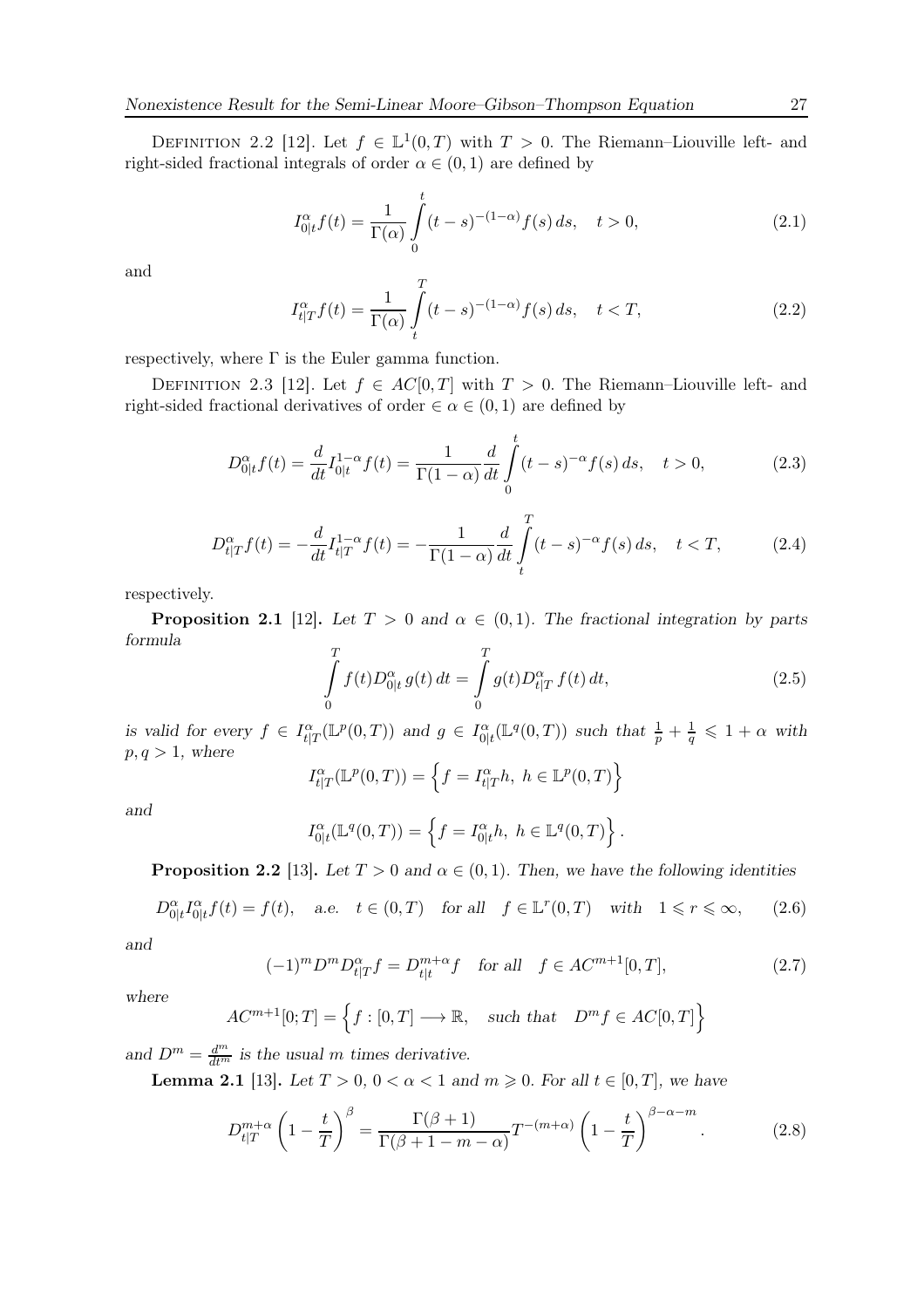**Lemma 2.2** [5]. Let  $T > 0$ ,  $0 < \alpha < 1$ ,  $m \ge 0$  and  $p > 1$ . Then, we have

$$
\int_{0}^{T} \psi(t)^{-\frac{1}{p-1}} \left| D_{t|T}^{m+\alpha} \psi(t) \right|^{\frac{p}{p-1}} dt = C T^{1-(m+\alpha)\frac{p}{p-1}}.
$$
\n(2.9)

Before to proceed with the proof of our main result, we will give a definition for weak solutions for  $(1.1)–(1.2)$ .

DEFINITION 2.4. A function  $u \in \mathbb{L}^p((0,T),\mathbb{L}^p(\mathbb{R}^{2n+1})) \cap \mathbb{L}^1((0,T),\mathbb{L}^2(\mathbb{R}^{2n+1}))$  is called a local weak solution of  $(1.1)$ – $(1.2)$  subject to the initial data  $(u_0, u_1, u_2) \in H^{\sigma}(\mathbb{R}^{2n+1}) \times$  $H^2(\mathbb{R}^{2n+1}) \times \mathbb{L}^2(\mathbb{R}^{2n+1})$  if the following equality

$$
\Gamma(\alpha) \int_{0}^{T} \int_{\mathbb{R}^{2n+1}} I_{0|t}^{\alpha}(|u(\eta,t)|^{p}) \varphi(\eta,t) d\eta dt + \int_{\mathbb{R}^{2n+1}} \left( u_{1}(\eta) + u_{2}(\eta) + (-\Delta_{\mathbb{H}})^{\frac{\sigma}{2}} u_{0} \right) \varphi(\eta,0) d\eta \n- \int_{\mathbb{R}^{2n+1}} (u_{0}(\eta) + u_{1}(\eta)) \varphi_{t}(\eta,0) d\eta + \int_{\mathbb{R}^{2n+1}} u_{0}(\eta) \varphi_{tt}(\eta,0) d\eta \n= - \int_{0}^{T} \int_{\mathbb{R}^{2n+1}} u(\eta,t) \varphi_{ttt}(\eta,t) d\eta dt + \int_{0}^{T} \int_{\mathbb{R}^{2n+1}} u(\eta,t) \varphi_{tt}(\eta,t) d\eta dt \n- \int_{0}^{T} \int_{\mathbb{R}^{2n+1}} u(\eta,t) (-\Delta_{\mathbb{H}})^{m} \varphi(\eta,t) d\eta dt + \int_{0}^{T} \int_{\mathbb{R}^{2n+1}} u(\eta,t) (-\Delta_{\mathbb{H}})^{\frac{\sigma}{2}} \varphi_{t}(\eta,t) d\eta dt,
$$

holds for any regular function

$$
\varphi \in C^{1}\left((0,T];H^{\sigma}\left(\mathbb{R}^{2n+1}\right)\right) \cap C\left((0,T];H^{2}\left(\mathbb{R}^{2n+1}\right)\right) \cap C^{2}\left((0,T];\mathbb{L}^{2}\left(\mathbb{R}^{2n+1}\right)\right),
$$

such that  $\varphi(\eta, T) = 0$ ,  $\varphi_t(\eta, T) = 0$  and  $\varphi_{tt}(\eta, T) = 0$  for all  $\eta \in \mathbb{R}^{2n+1}$ . The solution u is called global if  $T = +\infty$ .

### 3. Proof of the Main Result

Throughout this section, with  $C$  we will denote a positive constant whose value may change from line to line. The proof of our main result is based on a contradiction. Suppose that u is a global weak solution to  $(1.1)$ – $(1.2)$ . Then u satisfies the following equation

$$
\Gamma(\alpha) \int_{0}^{T} \int_{\mathbb{R}^{2n+1}} I_{0|t}^{\alpha} (|u(\eta, t)|^{p}) \varphi(\eta, t) d\eta dt + \int_{\mathbb{R}^{2n+1}} \left( u_{1}(\eta) + u_{2}(\eta) + (-\Delta_{\mathbb{H}})^{\frac{\sigma}{2}} u_{0} \right) \varphi(\eta, 0) d\eta \n- \int_{\mathbb{R}^{2n+1}} (u_{0}(\eta) + u_{1}(\eta)) \varphi_{t}(\eta, 0) d\eta + \int_{\mathbb{R}^{2n+1}} u_{0}(\eta) \varphi_{tt}(\eta, 0) d\eta \n= - \int_{0}^{T} \int_{\mathbb{R}^{2n+1}} u(\eta, t) \varphi_{ttt}(\eta, t) d\eta dt + \int_{0}^{T} \int_{\mathbb{R}^{2n+1}} u(\eta, t) \varphi_{tt}(\eta, t) d\eta dt \n- \int_{0}^{T} \int_{\mathbb{R}^{2n+1}} u(\eta, t) (-\Delta_{\mathbb{H}})^{m} \varphi(\eta, t) d\eta dt + \int_{0}^{T} \int_{\mathbb{R}^{2n+1}} u(\eta, t) (-\Delta_{\mathbb{H}})^{\frac{\sigma}{2}} \varphi_{t}(\eta, t) d\eta dt,
$$
\n(3.1)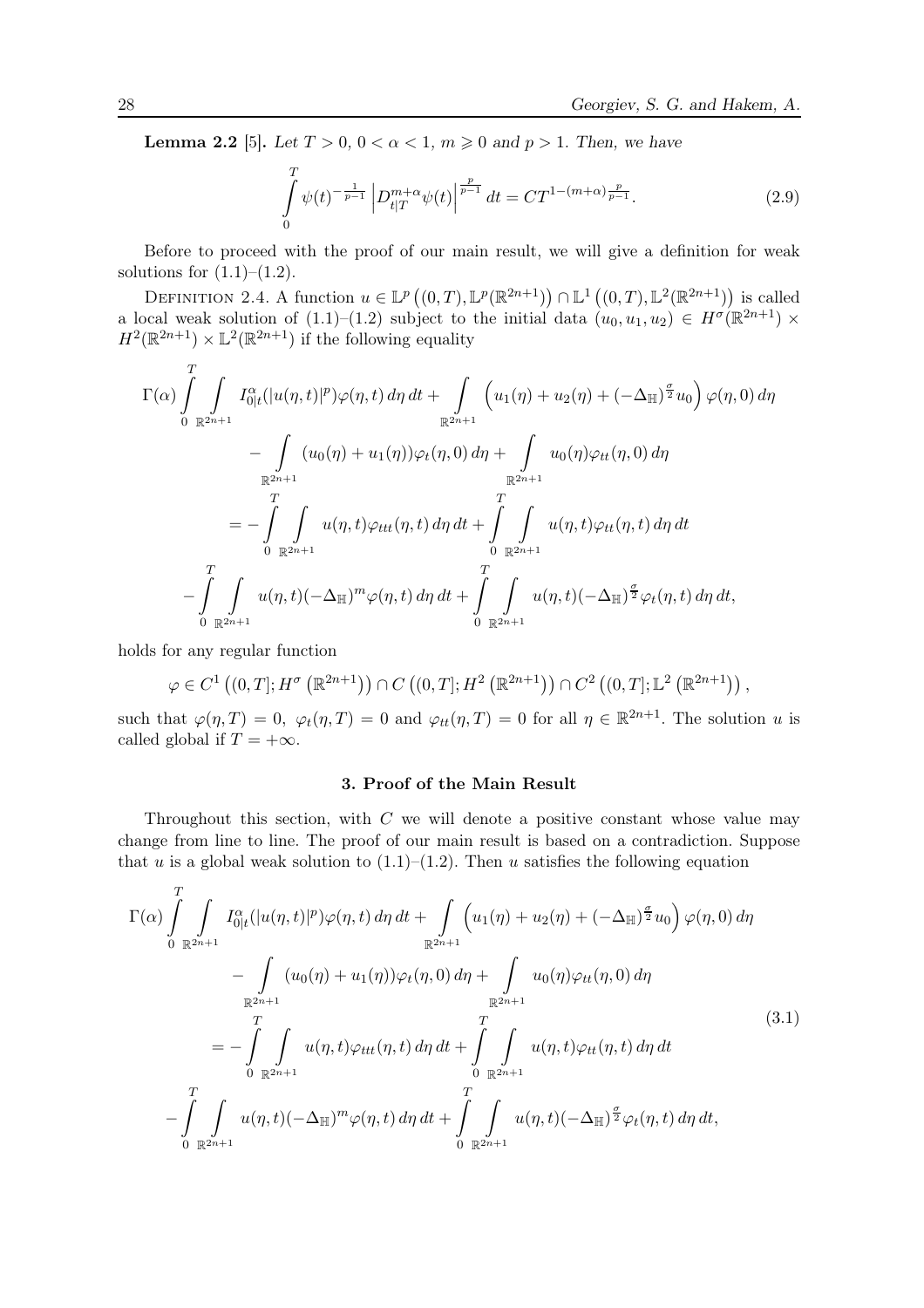where  $\alpha = 1 - \gamma \in (0, 1)$ , for all test function  $\varphi$  such that  $\varphi(\eta, T) = \varphi_t(\eta, T) = \varphi_{tt}(\eta, T) = 0$ and for all  $T \gg 1$ . We define the following auxiliary functions

$$
\phi_R(\eta) = \phi\left(\frac{\eta}{R}\right), \quad \tilde{\varphi}(\eta, t) = \phi_R(\eta)\psi(t), \quad \psi(t) = \left(1 - \frac{t}{T}\right)^{\beta},
$$

where  $\phi$  is a non-negative smooth function such that

$$
\phi(x) = \phi(|x|), \quad \phi(0) = 1, \quad 0 < \phi(r) \leq 1, \quad \text{for} \quad r \geq 0.
$$
\n
$$
(3.2)
$$

Moreover,  $\phi$  is decreasing and  $\phi(r) \to 0$ , as  $r \to \infty$  sufficiently fast. Then, we define the test function as follows

$$
\varphi(\eta, t) = D_{t|T}^{\alpha} \tilde{\varphi}(\eta, t) = \phi_R(\eta) D_{t|T}^{\alpha}(\psi(t)).
$$

From  $(3.1)$ , using  $(2.7)$  and  $(2.8)$ , we have

$$
\Gamma(\alpha) \int_{0}^{T} \int_{\mathbb{R}^{2n+1}} I_{0|t}^{\alpha}(|u(\eta,t)|^{p}) D_{t|T}^{\alpha}\tilde{\varphi}(\eta,t) d\eta dt - CT^{-1-\alpha} \int_{\mathbb{R}^{2n+1}} (u_{0}(\eta) + u_{1}(\eta))\phi_{R}(\eta) d\eta \n+ CT^{-\alpha} \int_{\mathbb{R}^{2n+1}} (u_{1}(\eta) + u_{2}(\eta) + (-\Delta_{\mathbb{H}})^{\frac{\sigma}{2}} u_{0}) \phi_{R}(\eta) d\eta + CT^{-2-\alpha} \int_{\mathbb{R}^{2n+1}} u_{0}(\eta)\phi_{R}(\eta) d\eta \n= \int_{0}^{T} \int_{\mathbb{R}^{2n+1}} u(\eta,t)\phi_{R}(\eta) D_{t|T}^{2+\alpha}(\psi(t)) d\eta dt - \int_{0}^{T} \int_{\mathbb{R}^{2n+1}} u(\eta,t)\phi_{R}(\eta) D_{t|T}^{3+\alpha}(\psi(t)) d\eta dt \n- \int_{0}^{T} \int_{\mathbb{R}^{2n+1}} u(\eta,t) D_{t|T}^{\alpha}(\psi(t)) (-\Delta_{\mathbb{H}})^{m} \phi_{R}(\eta) d\eta dt \n+ \int_{0}^{T} \int_{\mathbb{R}^{2n+1}} u(\eta,t) D_{t|T}^{\alpha}(\psi(t)) (-\Delta_{\mathbb{H}})^{\frac{\sigma}{2}} (\phi_{R}(\eta)) d\eta dt.
$$
\n(3.3)

Using  $(2.5)$  and then  $(2.6)$ , we arrive at

$$
I_{1} + CT^{-\alpha} \int_{\mathbb{R}^{2n+1}} \left( u_{1}(\eta) + u_{2}(\eta) + (-\Delta_{\mathbb{H}})^{\frac{\sigma}{2}} u_{0} \right) \phi_{R}(\eta) d\eta
$$
  

$$
-CT^{-1-\alpha} \int_{\mathbb{R}^{2n+1}} (u_{0}(\eta) + u_{1}(\eta)) \phi_{R}(\eta) d\eta + CT^{-2-\alpha} \int_{\mathbb{R}^{2n+1}} u_{0}(\eta) \phi_{R}(\eta) d\eta
$$
  

$$
= C \int_{0}^{T} \int_{\mathbb{R}^{2n+1}} u(\eta, t) \phi_{R}(\eta) D_{t|T}^{2+\alpha}(\psi(t)) d\eta dt - C \int_{0}^{T} \int_{\mathbb{R}^{2n+1}} u(\eta, t) \phi_{R}(\eta) D_{t|T}^{3+\alpha}(\psi(t)) d\eta dt
$$
  

$$
-C \int_{0}^{T} \int_{\{\eta|_{\mathbb{H}} \ge R\}} u(\eta, t) D_{t|T}^{\alpha}(\psi(t)) (-\Delta_{\mathbb{H}})^{m} \phi_{R}(\eta) d\eta dt
$$
  

$$
+ C \int_{0}^{T} \int_{\mathbb{R}^{2n+1}} u(\eta, t) D_{t|T}^{\alpha}(\psi(t)) (-\Delta_{\mathbb{H}})^{\frac{\sigma}{2}} (\phi_{R}(\eta)) d\eta dt = \mathscr{A}(\psi) + \mathscr{B}(\psi) + \mathscr{B}(\psi) + \mathscr{D}(\psi).
$$
  
(3.4)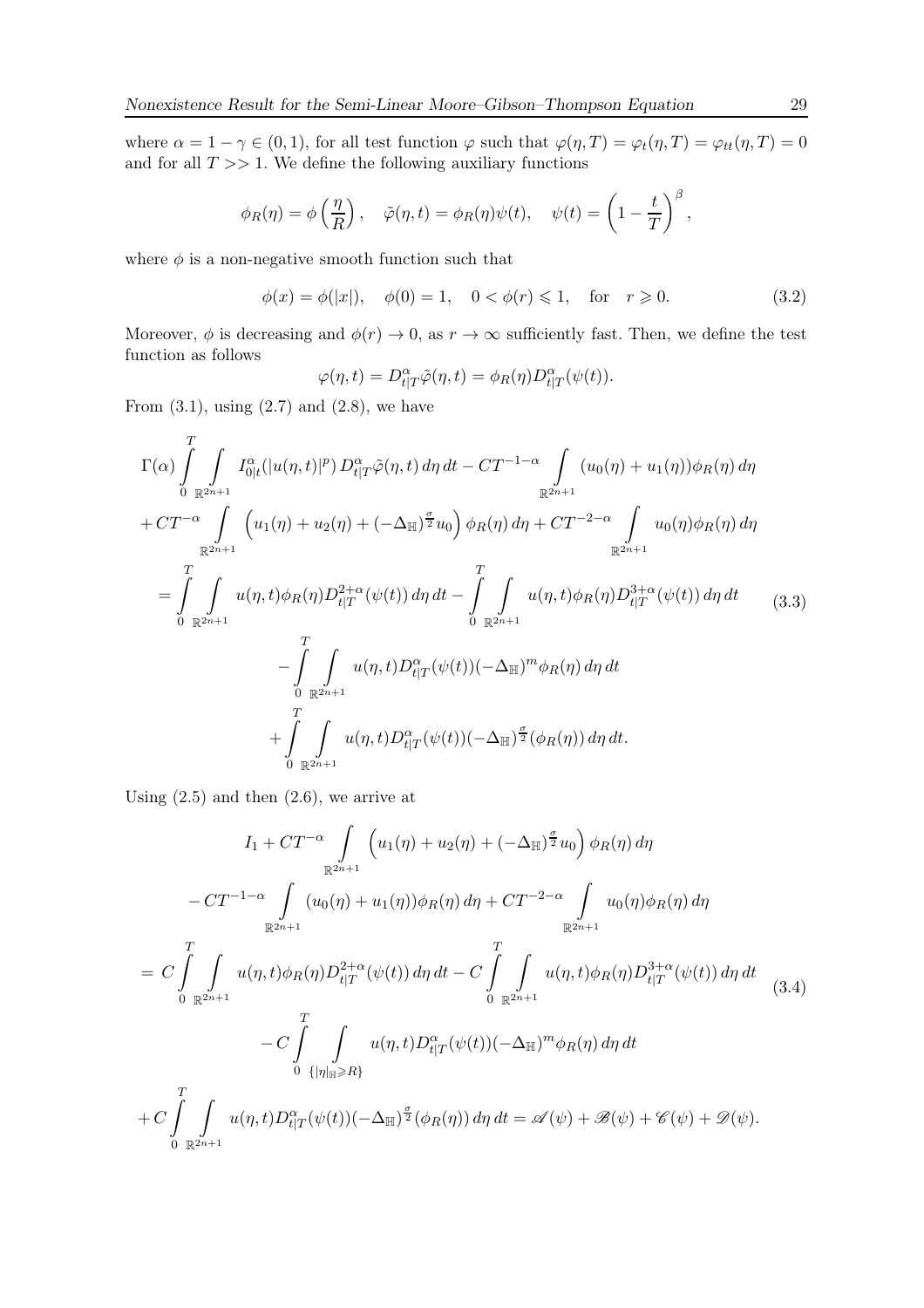Here

$$
I_1 = \int\limits_0^T \int\limits_{\mathbb{R}^{2n+1}} |u(\eta,t)|^p \,\tilde{\varphi}(\eta,t) \,d\eta \,dt.
$$

On the other hand, using Hölder's inequality with  $\frac{1}{p} + \frac{1}{p'}$  $\frac{1}{p'}=1$ , where p' is the conjugate of p, we can proceed with the estimate for  $\mathscr{A}(\psi)$  as follows

$$
\begin{split} |\mathscr{A}(\psi)|&\leqslant C\int\limits_{0}^{T}\int\limits_{\mathbb{R}^{2n+1}}|u(\eta,t)|\phi_R(\eta)\Big|D^{2+\alpha}_{t|T}(\psi(t))\Big|\,d\eta\,dt\\ &=C\int\limits_{0}^{T}\int\limits_{\mathbb{R}^{2n+1}}|u(\eta,t)|\tilde{\varphi}^{\frac{1}{p}}(\eta,t)\tilde{\varphi}^{-\frac{1}{p}}(\eta,t)\phi_R(\eta)\Big|D^{2+\alpha}_{t|T}(\psi(t))\Big|\,d\eta\,dt\\ &\leqslant C I_1^{\frac{1}{p}}\Bigg(\int\limits_{0}^{T}\int\limits_{\mathbb{R}^{2n+1}}\phi_R(\eta)(\psi(t))^{-\frac{p'}{p}}\Big|D^{2+\alpha}_{t|T}(\psi(t))\Big|^{p'}\,d\eta\,dt\Bigg)^{\frac{1}{p'}}. \end{split}
$$

At this stage, we pass to the scaled variables

$$
\tilde{t} = \frac{t}{T}
$$
 and  $\tilde{\eta} = (\tilde{x}, \tilde{y}, \tilde{\tau}),$ 

such that

$$
\tilde{\tau} = \frac{\tau}{R^2}, \ \tilde{x} = \frac{x}{R}, \ \tilde{y} = \frac{y}{R}.
$$

$$
|\mathscr{A}(\psi)| \leqslant C I_1^{\frac{1}{p}} R^{\frac{Q}{p'}} T^{\frac{1}{p'} - 2 - \alpha}.
$$
 (3.5)

Similarly, we obtain

Using Lemma 2.2, one has

$$
|\mathscr{C}(\psi)| \leqslant C I_2^{\frac{1}{p}} \Bigg( \int_{0}^{T} \int_{\{|\eta|_{\mathbb{H}} \geqslant R\}} (\phi_R(\eta))^{-\frac{p'}{p}} (\psi(t))^{-\frac{p'}{p}} \Big| D_{t|T}^{\alpha}(\psi(t)) \Big|^{p'} \times \Big| (-\Delta_{\mathbb{H}})^m \phi_R(\eta) \Big|^{p'} d\eta dt \Bigg)^{\frac{1}{p'}} \leqslant C I_2^{\frac{1}{p}} R^{\frac{Q}{p'} - 2m} T^{\frac{1}{p'} - \alpha}, \qquad (3.6)
$$

where

$$
I_2 = \int_{0}^{T} \int_{\{\vert \eta \vert_{\mathbb{H}} \ge R\}} |u(\eta, t)|^p \tilde{\varphi}(\eta, t) d\eta dt.
$$

Now, we can proceed with the estimate for  $\mathscr{D}(\psi)$  and  $\mathscr{B}(\psi)$  in the following manner

$$
|\mathcal{D}(\psi)| \leq C I_1^{\frac{1}{p}} \left( \int_{0}^{T} \int_{\mathbb{R}^{2n+1}} (\phi_R(\eta))^{-\frac{p'}{p}} (\psi(t))^{-\frac{p'}{p}} \left| D_{t|T}^{1+\alpha}(\psi(t)) \right|^{p'} \right) \times \left| (-\Delta_{\mathbb{H}})^{\frac{\sigma}{2}} \phi_R(\eta) \right|^{p'} d\eta dt \right)^{\frac{1}{p'}} \leq C I_1^{\frac{1}{p}} R^{\frac{Q}{p'} - \sigma} T^{\frac{1}{p'} - \alpha - 1} \tag{3.7}
$$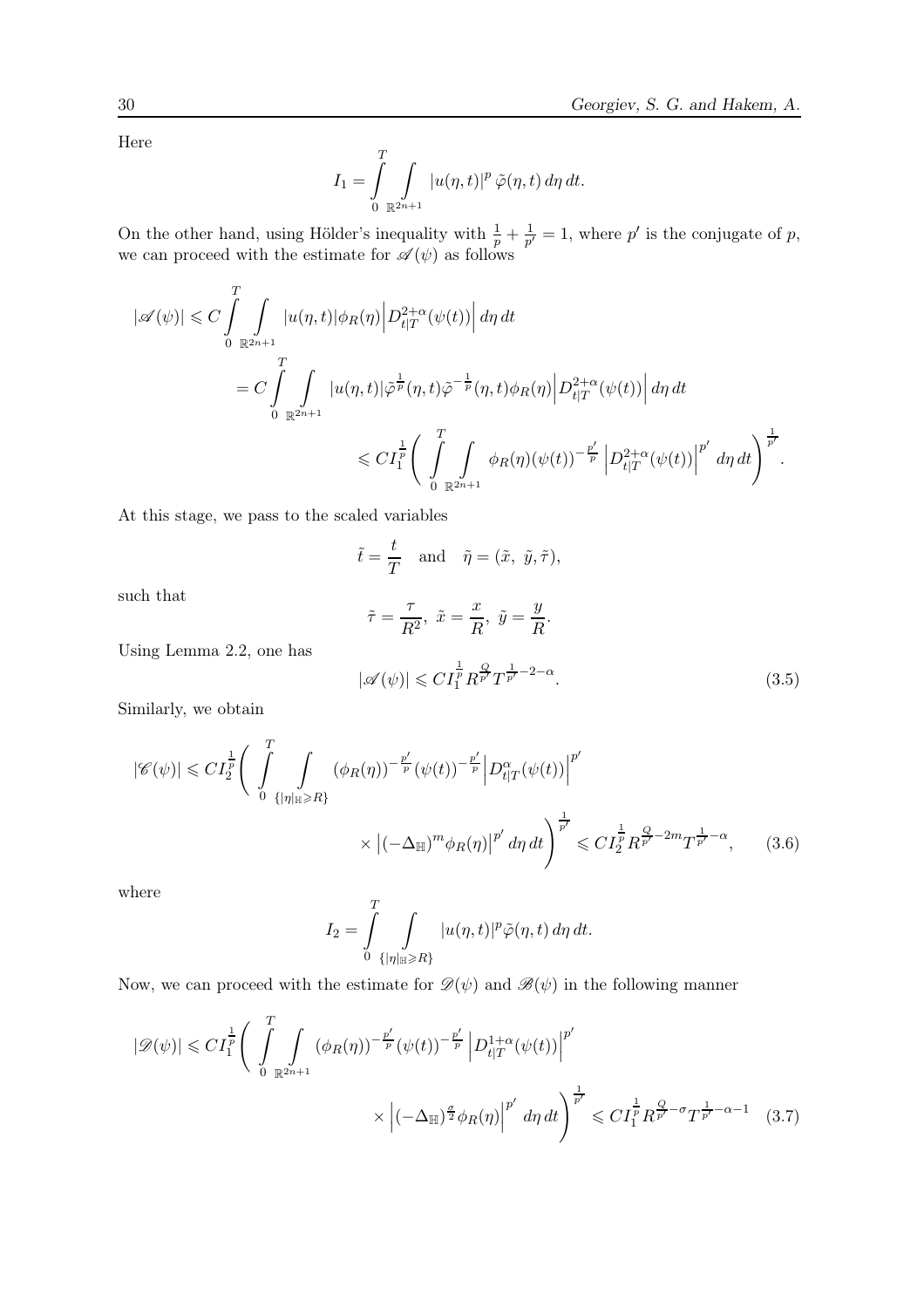and

$$
|\mathcal{B}(\psi)| \leq C \int_{0}^{T} \int_{\mathbb{R}^{2n+1}} |u(\eta, t)| \phi_R(\eta) |D_{t|T}^{3+\alpha}(\psi(t))| d\eta dt
$$
  
\n
$$
= C \int_{0}^{T} \int_{\mathbb{R}^{2n+1}} |u(\eta, t)| \tilde{\phi}^{\frac{1}{p}}(\eta, t) \tilde{\phi}^{-\frac{1}{p}}(\eta, t) \phi_R(\eta) |D_{t|T}^{3+\alpha}(\psi(t))| d\eta dt
$$
\n
$$
\leq C I_1^{\frac{1}{p}} \Bigg( \int_{0}^{T} \int_{\mathbb{R}^{2n+1}} \phi_R(\eta) (\psi(t))^{-\frac{p'}{p}} \Big| D_{t|T}^{3+\alpha}(\psi(t)) \Big|^{p'} d\eta dt \Bigg)^{\frac{1}{p'}} \leq C I_1^{\frac{1}{p}} R^{\frac{Q}{p'}} T^{\frac{1}{p'}-3-\alpha}.
$$
\n(3.8)

Combining the estimates  $(3.5)$ – $(3.8)$  into  $(3.4)$ , one deduces that

$$
I_{1} + CT^{-\alpha} \int_{\mathbb{R}^{2n+1}} \left( u_{1}(\eta) + u_{2}(\eta) + (-\Delta_{\mathbb{H}})^{\frac{\sigma}{2}} u_{0} \right) \phi_{R}(\eta) d\eta
$$
  

$$
- CT^{-1-\alpha} \int_{\mathbb{R}^{2n+1}} (u_{0}(\eta) + u_{1}(\eta)) \phi_{R}(\eta) d\eta + CT^{-2-\alpha} \int_{\mathbb{R}^{2n+1}} u_{0}(\eta) \phi_{R}(\eta) d\eta \qquad (3.9)
$$
  

$$
\leq C I_{1}^{\frac{1}{p}} \left( R^{\frac{Q}{p'} - \sigma} T^{\frac{1}{p'} - \alpha - 1} + R^{\frac{Q}{p'}} T^{\frac{1}{p'} - 2 - \alpha} + R^{\frac{Q}{p'}} T^{\frac{1}{p'} - 3 - \alpha} \right) + C I_{2}^{\frac{1}{p}} R^{\frac{Q}{p'} - 2m} T^{\frac{1}{p'} - \alpha}.
$$

Hence, we get

$$
I_{1} + CT^{-\alpha} \int_{\mathbb{R}^{2n+1}} \left( u_{1}(\eta) + u_{2}(\eta) + (-\Delta_{\mathbb{H}})^{\frac{\sigma}{2}} u_{0}(\eta) \right) \phi_{R}(\eta) d\eta
$$
  
\$\leqslant C I\_{1}^{\frac{1}{p}} R\_{p}^{\frac{Q}{p}} T\_{p}^{\frac{1}{p}-\alpha} (T^{-2} + T^{-1} R^{-\sigma} + T^{-3}) + C I\_{2}^{\frac{1}{p}} R\_{p}^{\frac{Q}{p}-2m} T\_{p}^{\frac{1}{p}-\alpha}\$ (3.10)  

$$
+ CT^{-1-\alpha} \int_{\mathbb{R}^{2n+1}} (u_{0}(\eta) + u_{1}(\eta)) \phi_{R}(\eta) d\eta - CT^{-2-\alpha} \int_{\mathbb{R}^{2n+1}} u_{0}(\eta) \phi_{R}(\eta) d\eta.
$$

Because (1.3) holds and  $\phi_R(\eta) \to 1$ , as  $R \to \infty$ , there exists a sufficiently large constant  $R_0>0$  such that we have

$$
\int_{\mathbb{R}^{2n+1}} \left( u_1(\eta) + u_2(\eta) + (-\Delta_{\mathbb{H}})^{\frac{\sigma}{2}} u_0(\eta) \right) \phi_R(\eta) d\eta > 0, \tag{3.11}
$$

for all  $R > R_0$ . It is clear that the inequality (1.4) is equivalent to  $1 - \alpha p' + \frac{Q}{2-\tilde{\sigma}} - \frac{2p'm}{2-\tilde{\sigma}} \leq 0$ . So, we have to consider the following two cases.

**Case 1.** If  $1 - \alpha p' + \frac{Q}{2-\tilde{\sigma}} - \frac{2p'm}{2-\tilde{\sigma}} < 0$ , then we take  $R = T^{\frac{1}{2-\tilde{\sigma}}}$ . Hence, using (3.10) and (3.11), we have that

$$
I_1 \leqslant C I_1^{\frac{1}{p}} T^{\frac{1}{p'} - \alpha + \frac{Q}{(2 - \tilde{\sigma})p'} - \frac{2m}{2 - \tilde{\sigma}}} + C \left( T^{-1 - \alpha} - T^{-2 - \alpha} \right) \int\limits_{\mathbb{R}^{2n+1}} u_0(\eta) \phi_R(\eta) d\eta + C T^{-1 - \alpha} \int\limits_{\mathbb{R}^{2n+1}} u_1(\eta) \phi_R(\eta) d\eta.
$$

Thanks to the Young inequality for

$$
a = I_1^{\frac{1}{p}}, \quad b = T^{\frac{1}{p'} - \alpha + \frac{Q}{(2-\tilde{\sigma})p'} - \frac{2m}{2-\tilde{\sigma}}},
$$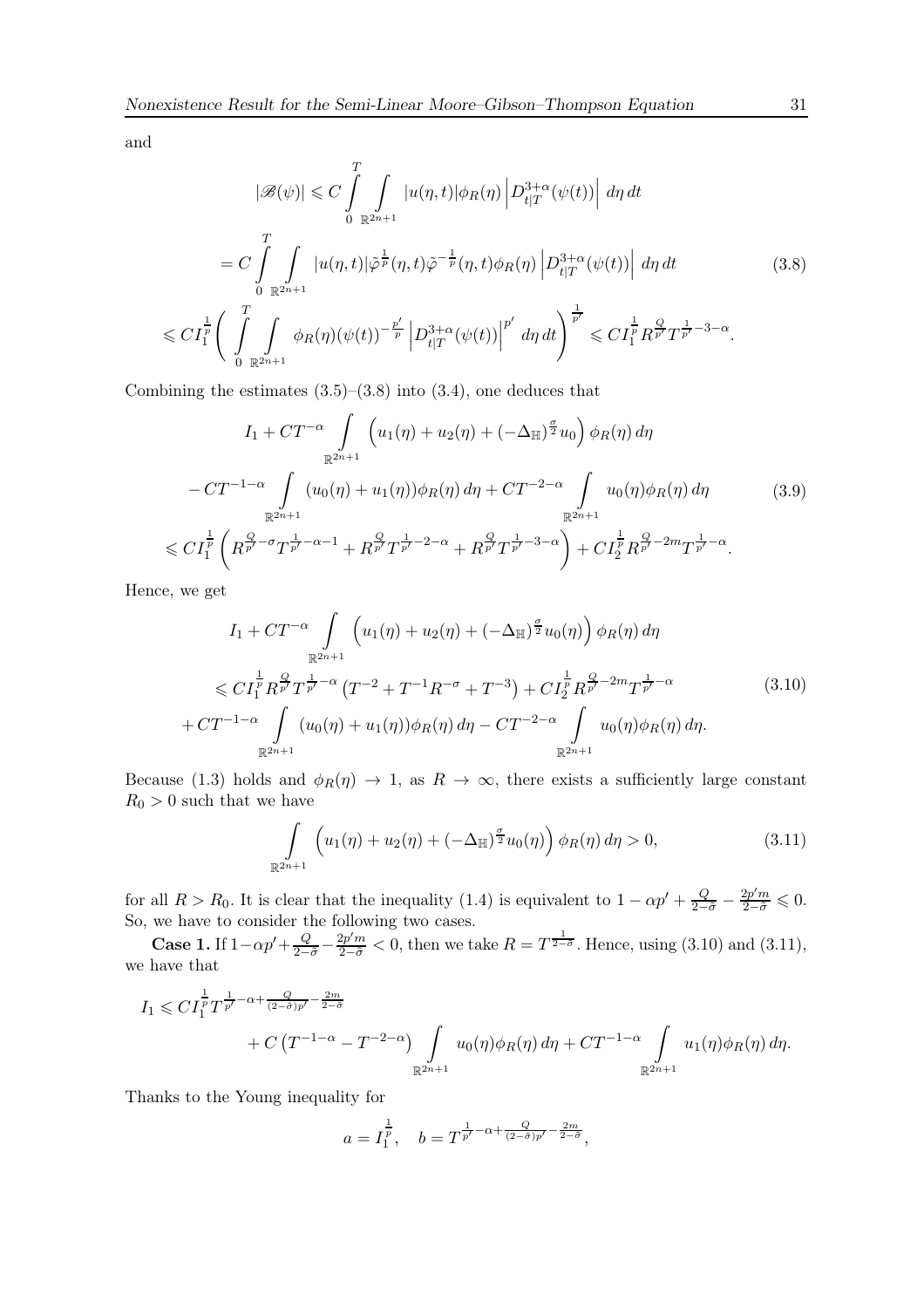we conclude that

$$
\frac{1}{p'}I_1 \leq \frac{C}{p'}T^{1-\alpha p' + \frac{Q}{2-\tilde{\sigma}} - \frac{2p'm}{2-\tilde{\sigma}}}
$$
\n
$$
+ C\left(T^{-1-\alpha} - T^{-2-\alpha}\right) \int_{\mathbb{R}^{2n+1}} u_0(\eta)\phi_R(\eta) d\eta + CT^{-1-\alpha} \int_{\mathbb{R}^{2n+1}} u_1(\eta)\phi_R(\eta) d\eta. \quad (3.12)
$$

If  $1 - \alpha p' + \frac{Q}{2-\tilde{\sigma}} - \frac{2p'm}{2-\tilde{\sigma}} < 0$ , then by letting  $T \to +\infty$ , we deduce that  $u \equiv 0$ . By invoking (3.10), we obtain

$$
\int_{\mathbb{R}^{2n+1}} \left( u_1(\eta) + u_2(\eta) + (-\Delta_{\mathbb{H}})^{\frac{\sigma}{2}} u_0(\eta) \right) \phi_R(\eta) d\eta
$$
\n
$$
\leq C T^{-1} \int_{\mathbb{R}^{2n+1}} u_1(\eta) \phi_R(\eta) d\eta + C \left( T^{-1} - T^{-2} \right) \int_{\mathbb{R}^{2n+1}} u_0(\eta) \phi_R(\eta) d\eta.
$$

Hence, passing to the limit in the above inequality as  $T \to +\infty$ , one obtains a contradiction with (1.3).

**Case 2.** If  $1 - \alpha p' + \frac{Q}{2-\tilde{\sigma}} - \frac{2p'm}{2-\tilde{\sigma}} = 0$ , then using (3.12), we obtain

$$
\frac{1}{p'}I_1 \leqslant \frac{C}{p'} + C\left(T^{-1-\alpha} - T^{-2-\alpha}\right) \int\limits_{\mathbb{R}^{2n+1}} u_0(\eta)\phi_R(\eta) d\eta + CT^{-1-\alpha} \int\limits_{\mathbb{R}^{2n+1}} u_1(\eta)\phi_R(\eta) d\eta.
$$

Hence, it follows that  $I_1 \leq C$ , as  $T \to +\infty$ . By the dominated convergence theorem, one has

$$
\int_{0}^{+\infty} \int_{\mathbb{R}^{2n+1}} |u(\eta,t)|^p d\eta dt = \lim_{T \to +\infty} \int_{0}^{T} \int_{\mathbb{R}^{2n+1}} |u(\eta,t)|^p \tilde{\varphi}(\eta,t) d\eta dt = \lim_{T \to +\infty} I_1 \leq C,
$$

which yields  $u \in \mathbb{L}^p((0, +\infty) \times \mathbb{R}^{2n+1})$ . On the other hand, repeating the same calculations as above with  $R = T^{\frac{1}{2-\tilde{\sigma}}} L^{-\frac{1}{2-\tilde{\sigma}}}$ , where  $1 \leqslant L < R$  is large enough such that when  $R \to +\infty$ we do not have  $L \to +\infty$  at the same time, we arrive at the following inequality

$$
I_1 \leqslant CI_1^{\frac{1}{p}}\left(T^{-\frac{2(1-\tilde{\sigma})}{2-\tilde{\sigma}}}L^{-\frac{Q}{(2-\tilde{\sigma})p'}}+T^{-\frac{4-3\tilde{\sigma}}{2-\tilde{\sigma}}}L^{-\frac{Q}{(2-\tilde{\sigma})p'}}+T^{-\frac{\sigma-\tilde{\sigma}}{2-\tilde{\sigma}}}L^{-\frac{Q}{(2-\tilde{\sigma})p'}+\frac{2}{2-\tilde{\sigma}}}\right)
$$
  
+
$$
I_2^{\frac{1}{p}}L^{-\frac{Q}{(2-\tilde{\sigma})p'}+\frac{2m}{2-\tilde{\sigma}}}+C\left(T^{-1-\alpha}-T^{-2-\alpha}\right)\int\limits_{\mathbb{R}^{2n+1}}u_0(\eta)\phi_R(\eta)\,d\eta+CT^{-1-\alpha}\int\limits_{\mathbb{R}^{2n+1}}u_1(\eta)\phi_R(\eta)\,d\eta.
$$

Applying the Young inequality for

$$
\begin{cases} a=I_{1}^{\frac{1}{p}}, \quad b= T^{-\frac{2(1-\tilde{\sigma})}{2-\tilde{\sigma}}} L^{-\frac{Q}{(2-\tilde{\sigma})p'}}, \\ a=I_{1}^{\frac{1}{p}}, \quad b= T^{-\frac{\sigma-\tilde{\sigma}}{2-\tilde{\sigma}}} L^{-\frac{Q}{(2-\tilde{\sigma})p'}+\frac{2}{2-\tilde{\sigma}}}, \\ a=I_{1}^{\frac{1}{p}}, \quad b= T^{-\frac{4-3\tilde{\sigma}}{2-\tilde{\sigma}}} L^{-\frac{Q}{(2-\tilde{\sigma})p'}}, \end{cases}
$$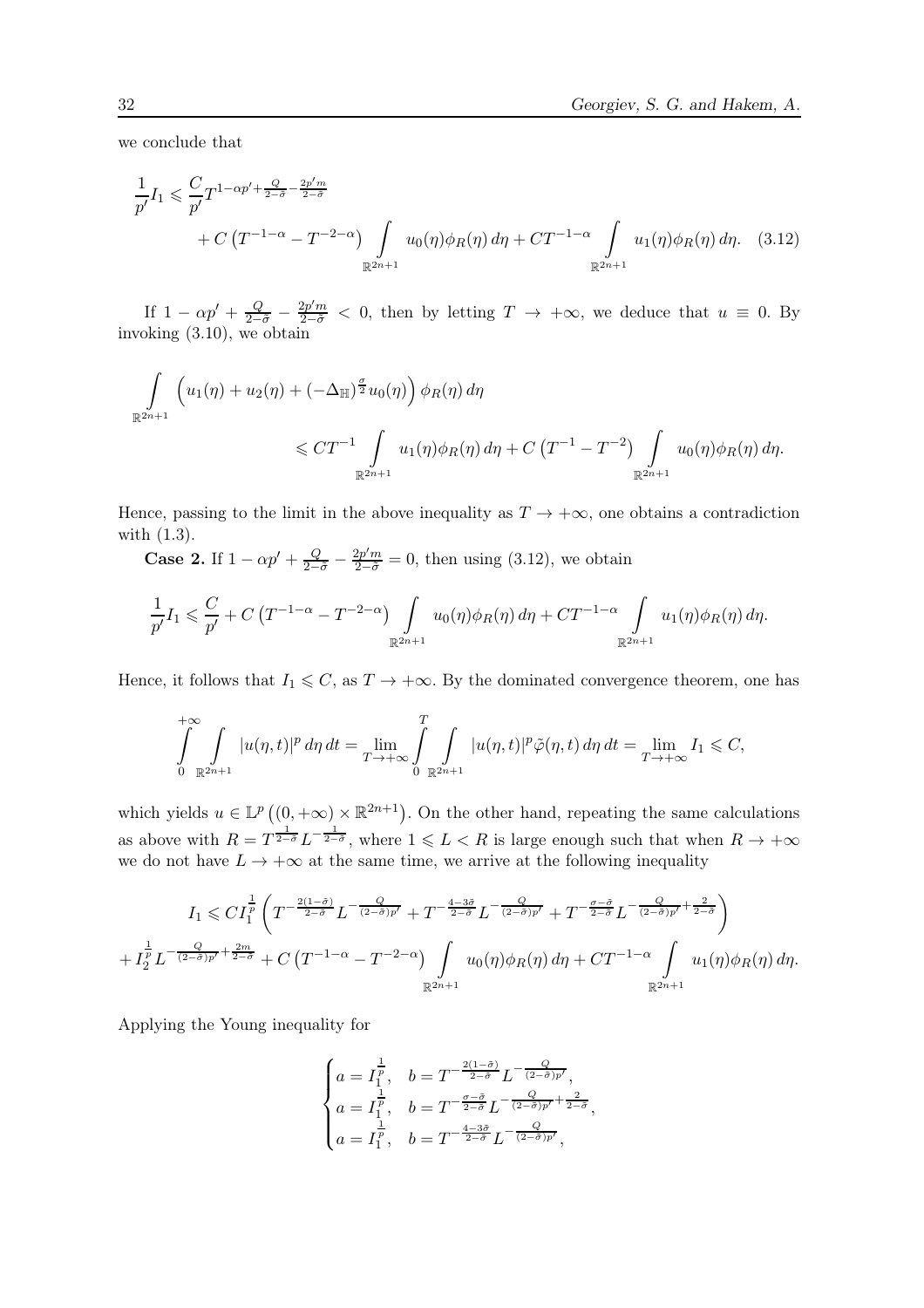one concludes that

$$
\frac{1}{p'}I_1 \leq \frac{C}{p'} \bigg( T^{-\frac{2(1-\tilde{\sigma})p'}{2-\tilde{\sigma}}} L^{-\frac{Q}{2-\tilde{\sigma}}} + T^{-\frac{(4-3\tilde{\sigma})p'}{2-\tilde{\sigma}}} L^{-\frac{Q}{(2-\tilde{\sigma})}} + \frac{1}{I_2^{\tilde{p}}} L^{-\frac{Q}{(2-\tilde{\sigma})p'}} + \frac{1}{I_2^{\tilde{p}}} L^{-\frac{Q}{(2-\tilde{\sigma})p'} + \frac{2m}{2-\tilde{\sigma}}} + C \left( T^{-1-\alpha} - T^{-2-\alpha} \right) \times \int_{\mathbb{R}^{2n+1}} u_0(\eta) \phi_R(\eta) d\eta + CT^{-1-\alpha} \int_{\mathbb{R}^{2n+1}} u_1(\eta) \phi_R(\eta) d\eta. \tag{3.13}
$$

We have to distinguish the following two cases:

• If  $\sigma \in (0,1]$ , then  $\sigma = \tilde{\sigma}$ . Consequently, using the fact that  $u \in \mathbb{L}^p((0,+\infty) \times \mathbb{R}^{2n+1})$ , one has

$$
\lim_{T \to +\infty} I_2 = \lim_{T \to +\infty} \int_{\{\eta \mid \mathbb{H} \ge T^{\frac{1}{2-\sigma}} L^{-\frac{1}{2-\sigma}}\}} |u(\eta, t)|^p \tilde{\varphi}(\eta, t) d\eta dt = 0.
$$

Taking into account the inequality (3.13), by letting  $T \to +\infty$ , it follows that

$$
\int_{0}^{+\infty} \int_{\mathbb{R}^{2n+1}} |u(\eta,t)|^p d\eta dt \leqslant C \left( L^{-\frac{Q}{2-\sigma}} + L^{-\frac{Q-2p'}{2-\sigma}} \right).
$$

Applying similar arguments as in Case 1, one concludes the desired result.

• If  $\sigma \in (1,2]$ , then  $\tilde{\sigma} = 1$ . Due to the fact that  $u \in \mathbb{L}^p ((0, +\infty) \times \mathbb{R}^{2n+1})$ , we get

$$
\lim_{T \to +\infty} I_2 = \lim_{T \to +\infty} \int_{0}^{T} \int_{\{\vert \eta \vert_{\mathbb{H}} \geq T} L^{-1}\}} |u(\eta, t)|^p \tilde{\varphi}(\eta, t) d\eta dt = 0,
$$

which implies, as  $T \to +\infty$ ,

$$
\int_{0}^{+\infty} \int_{\mathbb{R}^{2n+1}} |u(\eta, t)|^p d\eta dt \leqslant CL^{-Q}.
$$

Employing similar arguments as in Case 1, one obtains a contradiction with the fact that

$$
\int_{\mathbb{R}^{2n+1}} \left( u_1(\eta) + u_2(\eta) + \left( -\Delta_{\mathbb{H}} \right)^{\frac{\sigma}{2}} u_0(\eta) \right) d\eta > 0.
$$

**Case 3.** If  $p < \frac{1}{\gamma}$ . Substituting  $R = \log T$  in (3.1), we derive

$$
I_{1} + CT^{-\alpha} \int_{\mathbb{R}^{2n+1}} \left( u_{1}(\eta) + u_{2}(\eta) + \left( -\Delta_{\mathbb{H}} \right)^{\frac{\sigma}{2}} u_{0}(\eta) \right) \phi_{R}(\eta) d\eta
$$
  
\$\leqslant C I\_{1}^{\frac{1}{p}} (\log(T))^{\frac{Q}{p'}} T^{\frac{1}{p'} - \alpha} (T^{-2} + T^{-1} R^{-\sigma} + T^{-3}) + C I\_{2}^{\frac{1}{p}} (\log(T))^{\frac{Q}{p'} - 2} T^{\frac{1}{p'} - \alpha}\_{\frac{1}{p'} + C} \left( T^{-1 - \alpha} - T^{-2 - \alpha} \right) \int\_{\mathbb{R}^{2n+1}} u\_{0}(\eta) \phi\_{R}(\eta) d\eta + CT^{-1 - \alpha} \int\_{\mathbb{R}^{2n+1}} u\_{1}(\eta) \phi\_{R}(\eta) d\eta. \tag{3.14}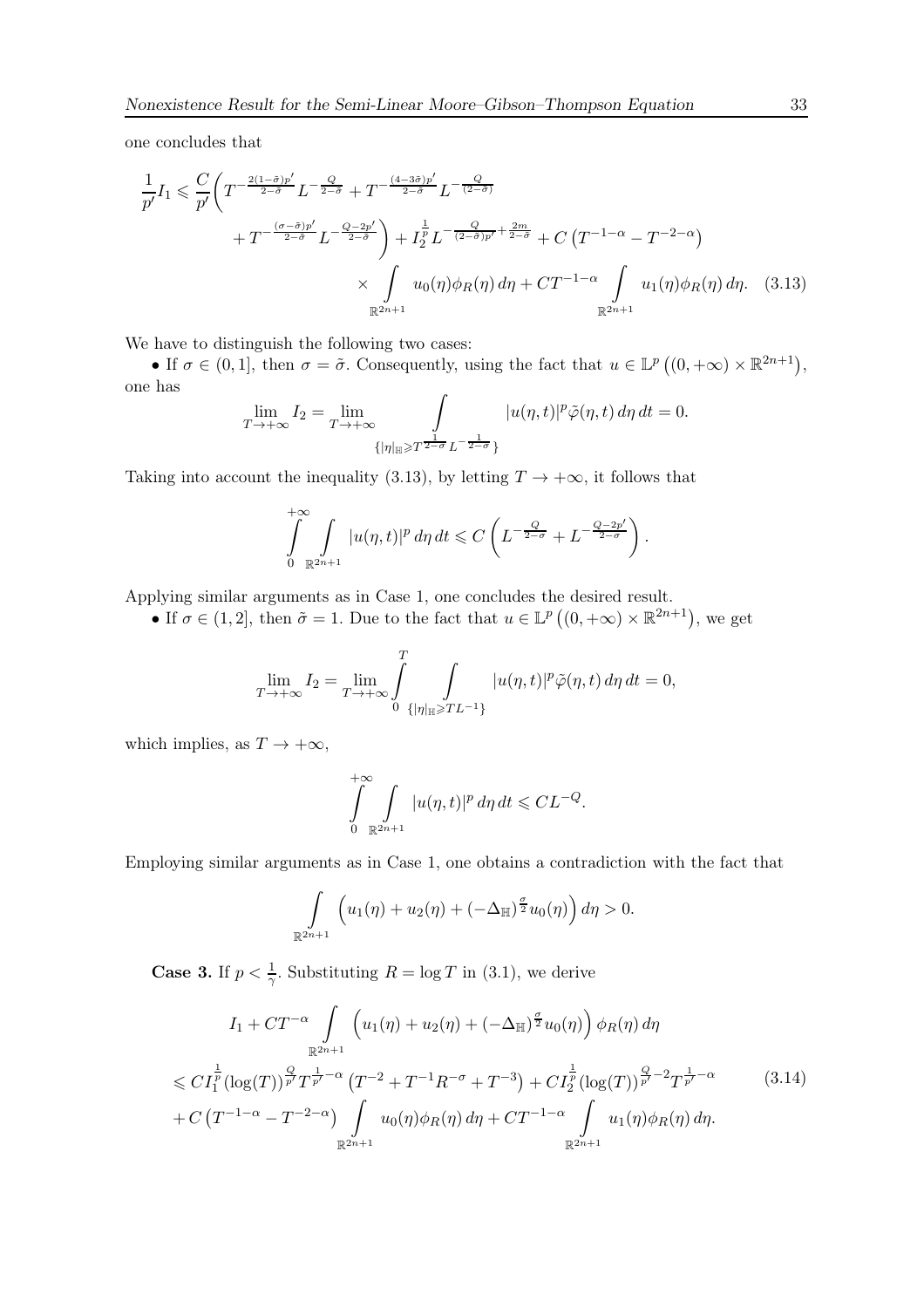Letting  $R \to +\infty$  in the above inequality, we obtain

$$
\int_{\mathbb{R}^{2n+1}} \left( u_1(\eta) + u_2(\eta) + \left( -\Delta_{\mathbb{H}} \right)^{\frac{\sigma}{2}} u_0(\eta) \right) d\eta \leqslant 0,
$$

where we have used the fact that  $\frac{1}{p'} - \alpha < 0$ . This is the desired contradiction and this completes the proof of our main result.

#### References

- 1. Chen, W. and Palmieri, A. A Blow-up Result for the Semilinear Moore–Gibson–Thompson Equation with Nonlinearity of Derivative Type in the Conservative Case, Evolution Equations and Control Theory, 2021, vol. 10, no. 4, pp. 673–687. DOI: 10.3934/eect.2020085.
- 2. Caixeta, A. H., Lasiecka, I. and Domingos Cavalcanti, V. N. On Long Time Behavior of Moore–Gibson– Thompson Equation with Molecular Relaxation, Evolution Equations and Control Theory, 2016, vol. 5, no. 4, pp. 661–676.
- 3. Lecaros, R., Mercado, A. and Zamorano, S. An Inverse Problem for Moore–Gibson–Thompson Equation Arising in High Intensity Ultrasound, 2020, arXiv:2001.07673v1. DOI: 10.48550/arXiv.2001.07673.
- 4. Lai, N. A. and Takamura, H. Nonexistence of Global Solutions of Nonlinear Wave Equations with Weak Time-Dependent Damping Related to Glassey's Conjecture, Differential Integral Equations, 2019, vol. 32, no. 1, 2, pp. 37–48.
- 5. Dao, T. A. and Fino, A. Z. Blow up Results for Semi-Linear Structural Damped Wave Model with Nonlinear Memory, Mathematische Nachrichten, 2022, vol. 295, no. 2, pp. 309–322. DOI: 10.1002/mana.202000159.
- 6. Benibrir, F. and Hakem, A. Nonexistence Results for a Semi-Linear Equation with Fractional Derivatives on the Heisenberg Group, J. Adv. Math. Stud., 2018, vol. 11, no. 3, pp. 587–596.
- 7. Folland, G. B. and Stein, E. M. Estimates for the  $\partial_h$  Complex and Analysis on the Heisenberg Group, Comm. Pure Appl. Math., 1974, vol. 27, pp. 492–522.
- 8. Garofalo, N. and Lanconelli, E. Existence and non Existence Results for Semilinear Equations on the Heisenberg Group, Indiana Univ. Math. Journ., 1992, vol. 41, pp. 71–97.
- 9. Goldstein, J. A. and Kombe, I. Nonlinear Degenerate Parabolic Equations on the Heisenberg Group, Int. J. Evol. Equ., 2005, vol. 1, no. 1, pp. 122.
- 10. Folland, G. B. Fondamental Solution for Subelliptic Operators, Bull. Amer. Math. Soc., 1979, vol. 79, pp. 373–376.
- 11. Pohozaev, S. and Veron, L. Nonexistence Results of Solutions of Semilinear Differential Inequalities on the Heisenberg Group, Manuscript Math., 2000, vol. 102, pp. 85–99.
- 12. Samko, S. G., Kilbas, A. A. and Marichev, O. I. Fractional Integrals and Derivatives, Theory and Applications, Gordon and Breach Science Publishers, 1987.
- 13. Kilbas, A. A., Srivastava, H. M. and Trujillo, J. J. Theory and Applications of Fractional Differential Equations, North-Holland Mathematics Studies, vol. 204, 2006, 523 p. DOI:10.1016/s0304- 0208(06)x8001-5.

#### Received July 17, 2021

SVETLIN G. GEORGIEV Sofia University "St. Kliment Ohridski", Department of Differential Equations, Faculty of Mathematics and Informatics, 15 Tzar Osvoboditel Blvd., Sofia 1504, Bulgaria, Professor E-mail: svetlingeorgiev1@gmail.com https://orcid.org/0000-0001-8015-4226 Ali Hakem Djillali Liabes university, Laboratory ACEDP, Sidi Bel Abbes 22000, Algeria, Professor E-mail: hakemali@yahoo.com https://orcid.org/0000-0001-6145-4514